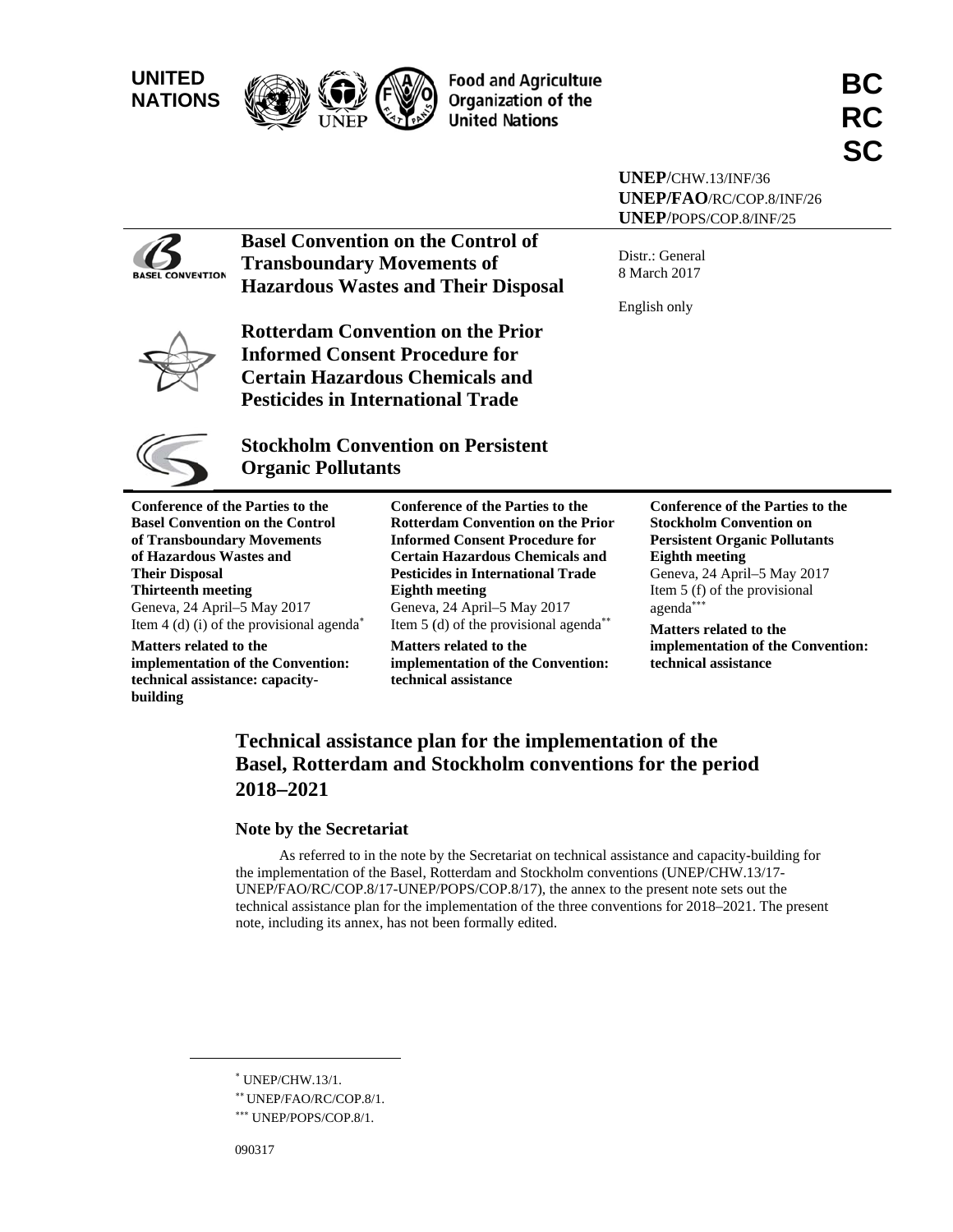## **Annex**

# **Technical assistance plan for the implementation of the Basel, Rotterdam and Stockholm conventions for 20182021**

# **I. Introduction**

1. Pursuant to the mandates set out in Article 16, paragraph 1 (g) of the Basel Convention, Article 19, paragraph 2 (b) of the Rotterdam Convention and Article 20, paragraph 2 (b) of the Stockholm Convention respectively and based on past activities carried out by the Secretariat<sup>1</sup> and needs expressed by Parties<sup>2</sup>, the Secretariat has developed a four-year technical assistance plan for the period 2018–2021 to address these needs and provide strengthened support to Parties, particularly developing country Parties and Parties with economies in transition, in their implementation of the conventions. The plan will allow for improved impact assessment, monitoring and evaluation while assisting Parties to address their needs in a strategic, systematic and forward-looking manner.

2. The plan identifies interventions for the implementation of the conventions at national and regional level that are in line with the strategic directions and priorities set by Parties through their respective decisions and programmes of work. The plan seeks to engage Parties, non-Party States, Basel and Stockholm conventions regional centres, the United Nations Environment Programme (UNEP) and the Food and Agriculture Organization of the United Nations (FAO), including their regional offices, and relevant organizations for implementation of specific activities contained therein. The implementation of the plan is subject to the availability of resources.

3. In light of the adoption of the Sustainable Development Goals and the Agenda 2030 for Sustainable Development, the technical assistance plan seeks to support Parties in integrating chemicals and wastes into national strategies for sustainable development. It also includes enabling activities that will support Parties to develop their statistical capacities on reporting with a view to making data and information available for the follow-up and review of the 2030 Agenda on Sustainable Development.

4. The plan also aims at supporting Parties to the three conventions in engaging in interministerial processes on strengthening chemicals and wastes management in the long-term, beyond 2020. A coherent and efficient strategy promoting the full engagement of key actors in the chemicals and wastes cluster as outlined in the plan is an important consideration to support developing country Parties and Parties with economies in transition in meeting their obligations under the conventions and in achieving the 2020 Johannesburg goal<sup>3</sup> and Sustainable Development Goals.

5. The effective implementation of the Basel, Rotterdam and Stockholm conventions continues to be hampered by the lack of capacity in many developing country Parties and Parties with economies in transition.

6. The Secretariat continuously identifies needs for technical assistance based on information from previous programmes of work; feedback on the guidance on technical assistance under the Stockholm Convention; Parties' responses to needs assessment questionnaires for each Convention; the Secretariat's database with individual requests by and formal correspondence with Parties, including import responses forms; conclusions and recommendations from the effectiveness evaluation committee of the Stockholm Convention and from the review of the synergies arrangements; requests included in decisions of the conferences of the Parties and their subsidiary bodies; feedback from intersessional processes under the conventions and needs identified through the Secretariat's face-to-face and online activities, meetings and projects. Depending on their nature, these needs are included in the plan for future assistance to be provided by the Secretariat, the regional centers, UNEP and FAO, including their regional offices, other implementing agencies, such as the organizations participating in the Inter-Organization Programme for the Sound Management of Chemicals (IOMC), intergovernmental or other organizations, in line with relevant mandate and expertise.

1<sup>1</sup>

<sup>&</sup>lt;sup>1</sup> UNEP/CHW.13/INF/34-UNEP/FAO/RC/COP.8/INF/24-UNEP/POPS/COP.8/INF/22.<br><sup>2</sup> UNEP/CHW.13/INF/35, UNEP/FAO/RC/COP.8/INF/25 and UNEP/POPS/COP.8/INF/23.

 $3$  The goal agreed at the 2002 Johannesburg World Summit on Sustainable Development and then echoed by the Strategic Approach to International Chemicals Management calls to ensure that, by the year 2020, chemicals are produced and used in ways that minimize significant adverse impacts on the environment and human health.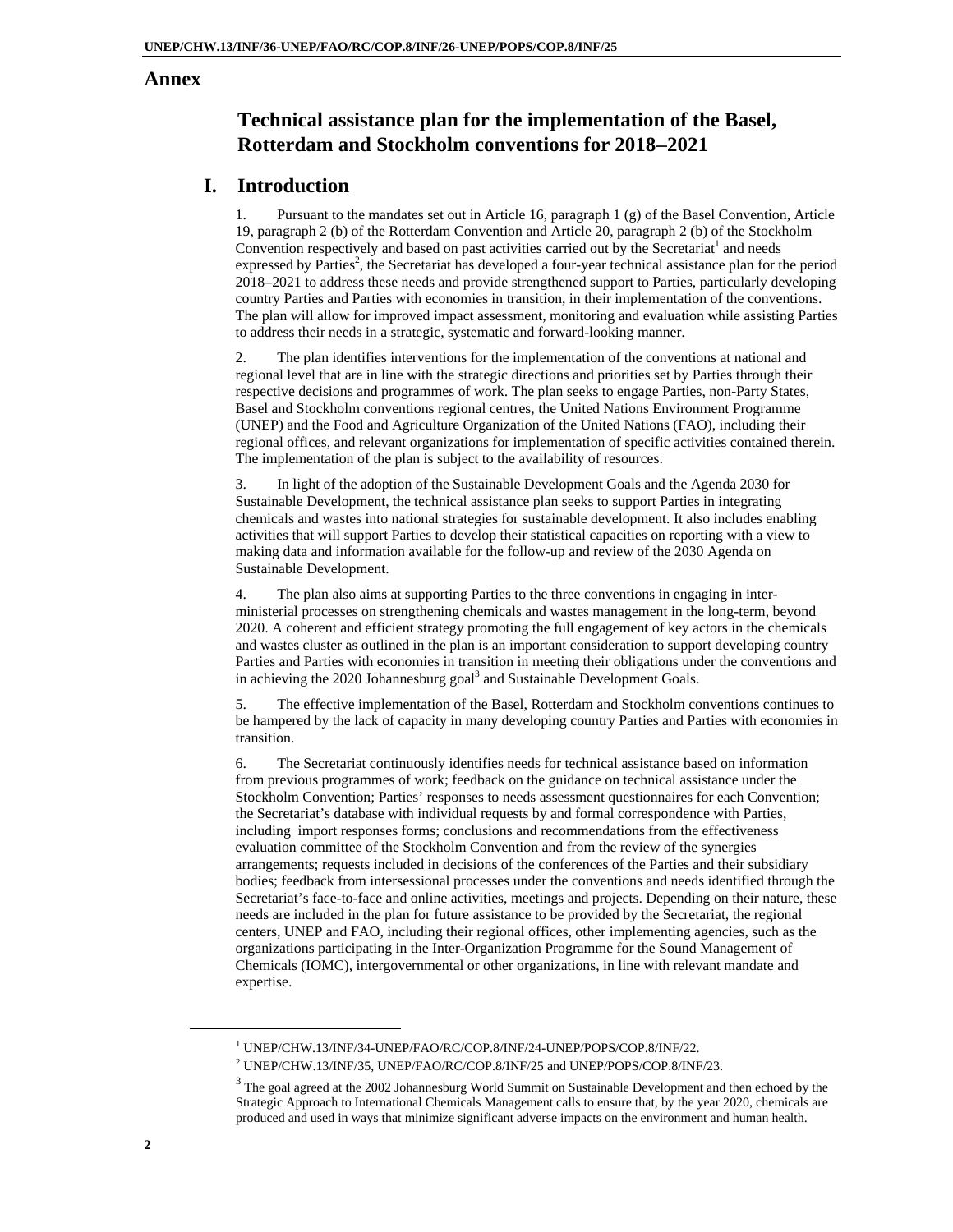7. On the basis of information provided by Parties in 2016 in their needs assessment questionnaires, and supported by information from other sources as mentioned above, the following main needs and challenges in implementing the conventions were identified, with priority areas under two or three of the conventions: training for customs authorities, the sound management of POPs stockpiles and wastes, multi-stakeholder coordination at the national level, development of national legal frameworks, and national reporting, with a focus on the collection of inventory data.

8. In terms of the delivery of technical assistance, Parties across the regions specified a preference for face-to-face training (workshops or "train-the-trainers"), support for project proposal development, support for the development and implementation of specific projects and support through the availability of tools and guidance. Despite some regional disparities, Parties were generally less interested in e-learning tools such as online courses without trainer support or toolkits, online training such as webinars and videos. More detailed information on the technical assistance needs assessments is available in the documents UNEP/CHW.13/INF/35, UNEP/FAO/RC/COP.8/INF/25 and UNEP/POPS/COP.8/INF/23.

# **II. Guiding principles**

The technical assistance plan promotes a dynamic, progressive and long-term process of capacity development, applying an adaptive approach. The implementation of the activities under the plan will catalyze and facilitate capacity development involving Parties, non-Party States, Basel and Stockholm conventions regional centres, UNEP and FAO, including their regional offices, other implementing agencies, such as the IOMC organizations, and other relevant organizations, by providing guidance aimed at:

(a) Fostering a strategic, coherent and coordinated approach to capacity development for the effective implementation of the Basel, Rotterdam and Stockholm conventions in the context of a lifecycle approach for the environmentally sound management of chemicals and wastes. Technology transfer will also be considered where appropriate so as to achieve the goals of the conventions;

Promoting the development and implementation of targeted, synergistic and integrated activities at the national, regional and international levels;

(c) Facilitating the mobilization and leveraging of financial, technical and technological resources and expertise in support of developing country Parties, in particular least developed countries and small island developing States, as well as Parties with economies in transition.

The plan promotes a life-cycle approach to chemicals and wastes management based on the legal-policy-science-business interface. This includes considering socio-economic implications, developing business cases, making use of social and economic incentives, and encouraging cooperation with academia and the private sector.

11. The plan takes into account relevant activities undertaken by subsidiary bodies and/or intersessional processes, such as the intersessional working groups on listing of chemicals under the Rotterdam and Stockholm conventions, the expert working group on environmentally sound management, the Committee administering the Mechanism for Promoting Implementation and Compliance of the Basel Convention, and the global monitoring plan for persistent organic pollutants under the Stockholm Convention.

12. The plan seeks to facilitate North-South and South-South cooperation between Parties by engaging developed country Parties in capacity development by providing expertise as appropriate. A differentiated approach tailoring technical assistance to specific needs of developing countries, in particular least developed countries and small island developing States, and countries with economies in transition will be followed taking into consideration, among other things, Parties' capacities for the implementation of the conventions.

13. In light of the operational experience and lessons learned from the implementation of the technical assistance programme developed in 2014, technical assistance activities should:

(a) Be country-driven and be based on the needs identified by the recipient countries;

(b) Promote national ownership and leadership, including the setting of priorities and design, implementation and evaluation of the initiatives;

(c) Apply a holistic approach, integrating convention-specific activities with relevant sectoral and national policies, strategies and programmes;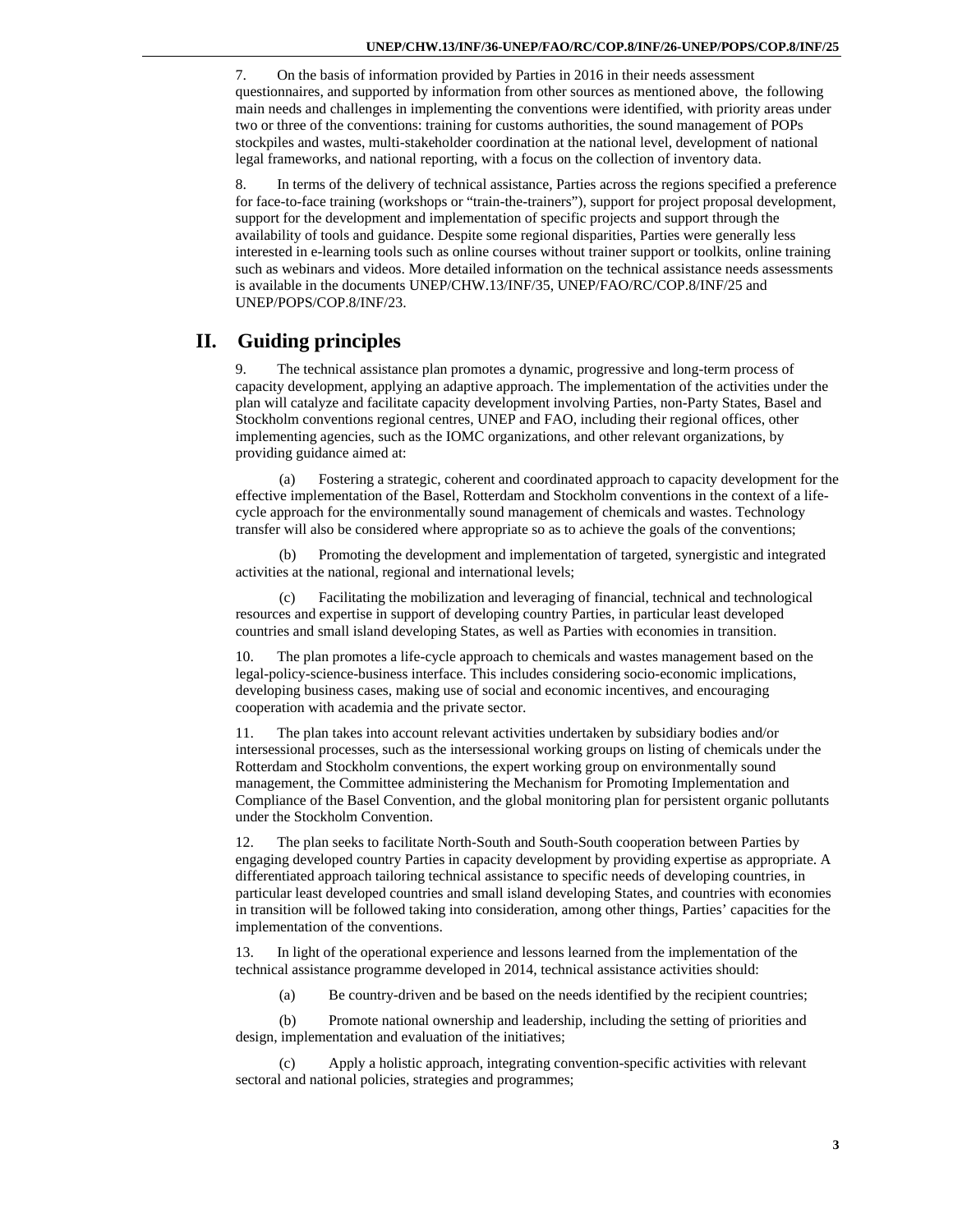(d) Maximize synergies in the implementation of the conventions through coordination of capacity development activities under the conventions' programme of work with activities implemented by Parties, the Basel and Stockholm conventions regional centres, UNEP and FAO, including through their regional offices, and implementing agencies such as the IOMC organizations, as well as civil society, the private sector and other relevant stakeholders;

(e) Promote, as appropriate, regional delivery of capacity development.

## **III. Approach to the technical assistance**

14. The overall approach to technical assistance focuses on developing, strengthening and maintaining the capabilities of Parties needed for the implementation of the Basel, Rotterdam and Stockholm conventions at the individual, organizational and systemic levels.

15. While using the harmonized approach across the three conventions, specific characteristics of technical assistance for each convention are taken into account. Technical assistance activities for each convention and cross-cutting issues are presented below through outcomes, outputs and indicators. Following the strategic direction defined by the Parties, the activities will be implemented using the most appropriate means of implementation depending on the topic at hand, resources available and national circumstances.

16. In order to provide sufficient time for planning and implementation of projects and activities, which includes the mobilization of resources, the plan lays down the foundations for the next four years, describing the overall goal and objectives, as well as expected outputs and outcomes, with the understanding that the plan will be reviewed and adjusted, as needed, by the conferences of the Parties in 2019.

17. This four-year plan is the basis for activities related to technical assistance that are included in the programmes of work and proposed budgets for the biennium  $2018-2019<sup>4</sup>$  and that will be developed for the biennium 2020-2021. Specific activities for the biennium 2018-2019 to achieve the outcomes and outputs presented below are set out in the document on programmes of work and proposed budgets for the biennium 2018–2019: budget activity fact sheets.<sup>5</sup>

# **IV. Overall goal and objectives**

18. The overall goal of the technical assistance plan is to strengthen the capacities of Parties, particularly developing country Parties and Parties with economies in transition, to implement the Basel, Rotterdam and Stockholm conventions.

19. Achieving the goal of the plan means pursuing the following objectives under each convention:

(a) Under the Basel Convention, the objective of the delivery of technical assistance is to support Parties in protecting human health and the environment against the adverse effects of hazardous wastes through enhancing the capacities of Parties to implement control procedures for transboundary movements and ensure the environmentally sound management of hazardous and other wastes, including prevention and minimization;

Under the Rotterdam Convention the objective of the delivery of technical assistance is to strengthen Parties' capacities in promoting shared responsibility and cooperative efforts among Parties in the international trade of certain hazardous chemicals and pesticides in order to protect human health and the environment from potential harm and to contribute to their environmentally sound use, by facilitating information exchange about their characteristics, by providing for a national decision-making process on their import and export and by disseminating these decisions to Parties;

Under the Stockholm Convention the objective of the delivery of technical assistance is to protect human health and the environment from persistent organic pollutants through enhancing Parties' capacities to develop legal and institutional frameworks and national implementation plans and addressing technical issues pertaining to the chemicals listed in the annexes of the Convention; and

(d) For cross-cutting issues among the three conventions, the objective of the delivery of technical assistance is to: enhance the capacities of Parties to increase national coordination and cooperation at the national level; identify and monitor the attainment of needs of developing country Parties and Parties with economy in transition; strengthen greater access to scientific understanding in

 <sup>4</sup> <sup>4</sup> UNEP/CHW.13/26-UNEP/FAO/RC/COP.8/25-UNEP/POPS/COP.8/29.

UNEP/CHW.13/INF/52-UNEP/FAO/RC/COP.8/INF/37-UNEP/POPS/COP.8/INF/54, see activities 13-19.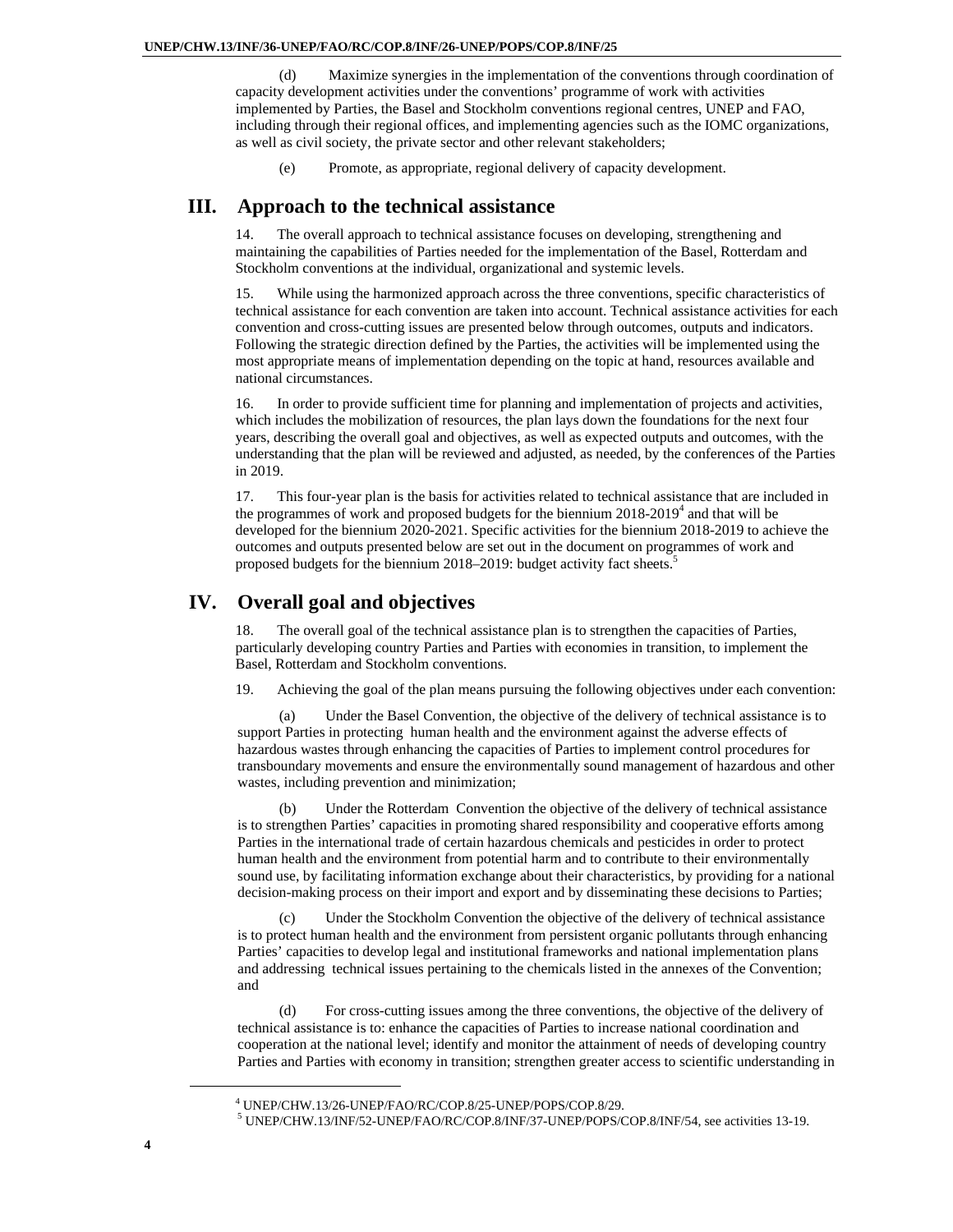developing countries to enhance informed decision-making on the implementation of the conventions; support activities with appropriate tools and methodologies and assess the impacts of undertaken activities.

# **V. Outcomes, outputs and indicators**

## **A. Basel Convention**

- **1. Outcome: Increased capacities of Parties to implement control procedures under the Basel Convention**
- **(a) Outputs** 
	- (i) Measures taken in relation to transit, import/export restrictions or prohibitions, national definitions of hazardous wastes based on long-term national hazardous waste strategies;
	- (ii) Development of legal and institutional frameworks implementing the control regime, including with respect to the roles and responsibilities of the competent authorities;
	- (iii) Enhanced engagement of Parties with partners involved in the enforcement chain at the national level;
	- (iv) Prevention, identification, investigation and punishment of cases of illegal traffic;
	- (v) The technical guidelines on transboundary movements of electrical and electronic waste and used electrical and electronic equipment, in particular regarding the distinction between waste and non-waste under the Basel Convention as adopted on interim basis, and glossary of terms are disseminated and practically applied by Parties.

## **(b) Indicators**

- (i) Guidance on control of transboundary movements used or pilot tested and experiences shared by a number of Parties;
- (ii) Number of Parties that have developed or strengthened their legal and institutional frameworks;
- (iii) Number of pilot projects implemented on the coordination at the national and regional level among entities involved in the enforcement chain;
- (iv) Technical guidelines and manuals on control schemes and transboundary movements are used and piloted tested in a number of Parties;
- (v) The technical guidelines on transboundary movements of electrical and electronic waste and used electrical and electronic equipment, in particular regarding the distinction between waste and non-waste under the Basel Convention and glossary of terms used and experiences shared by a number of Parties.

## **2. Outcome: Strengthened capacities of Parties for the environmentally sound management of hazardous and other wastes, including prevention and minimization**

## **(a) Outputs**

- (i) Environmentally sound management of specific waste streams, such as e-waste, POPs waste, mercury waste or other hazardous wastes is enhanced at the national level through strategies, legislation, technical norms and practical standards, as well as best practices for minimization, recycling, recovery and final disposal in line with the strategic framework for the implementation of the Basel Convention for 2012-2021;
- (ii) National inventories of hazardous and other wastes are available in increased number of developing countries for the purpose of national reporting;
- (iii) Tools and guidance on specific waste streams are disseminated and applied by Parties and others;
- (iv) Parties have access to practical guidance documents and manuals developed by the expert working group on environmentally sound management of hazardous waste and other waste and by the proposed household waste partnership;
- (v) Enhanced submission rate of national reports from Parties that participated in the technical assistance activities;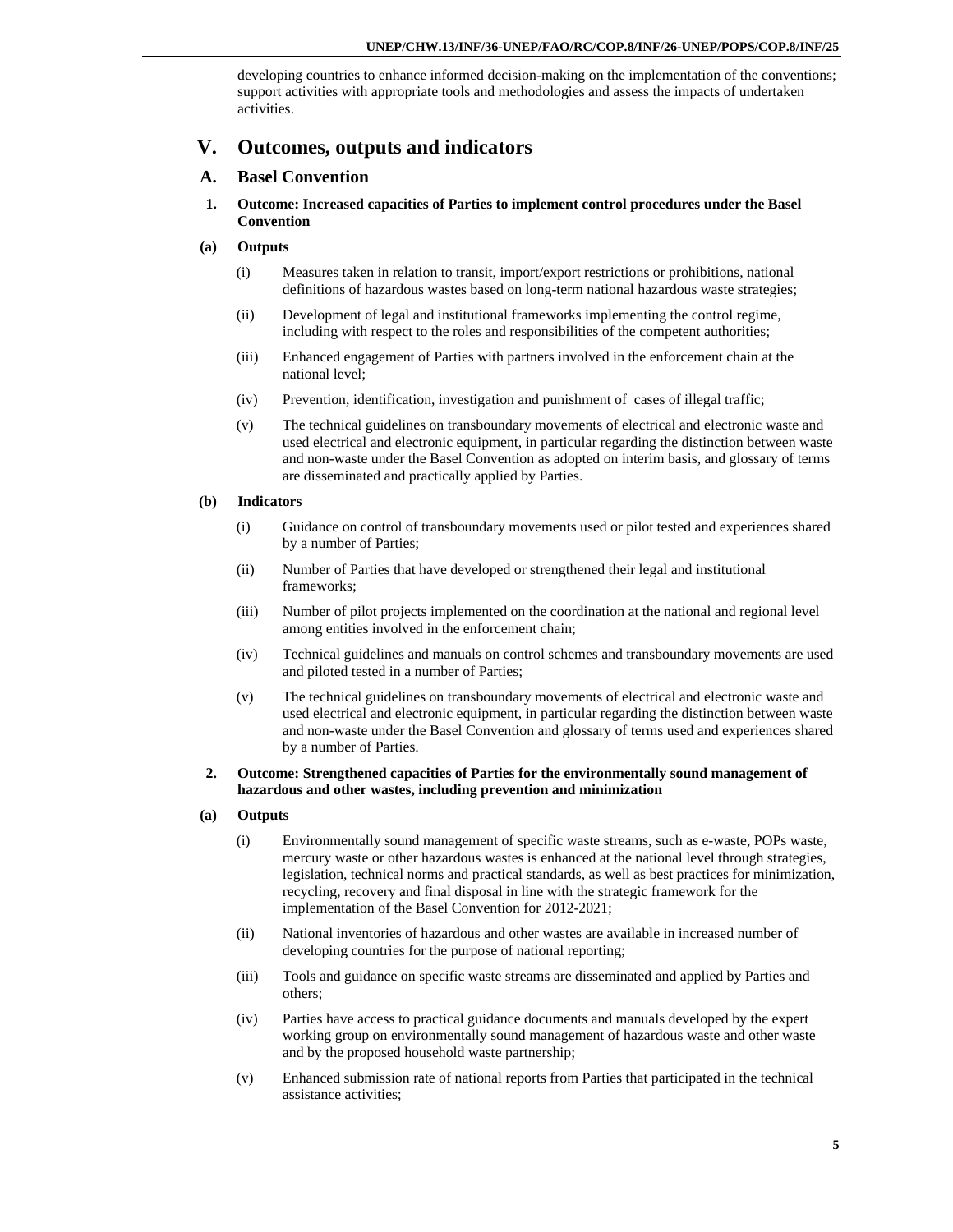(vi) Environmentally sound management of hazardous and other wastes activities initiated and implemented through partnerships and networks led by other organizations.

#### **(b) Indicators**

- (i) Number of Parties that have implemented activities on the environmentally sound management of e-waste, POPs waste, mercury waste or other hazardous wastes;
- (ii) Number of pilot projects on the development of national inventories of hazardous and other wastes are implemented;
- (iii) Tools and manuals on specific waste streams used or pilot tested and experiences shared by a number of Parties per year;
- (iv) Guidance documents, manuals and factsheets developed and disseminated by the expert working group on environmentally sound management and by the proposed household waste partnership;
- (v) Number of Parties trained on the use of a new reporting format under the Basel Convention;
- (vi) Number of interventions per year that promote the implementation of the BRS conventions in partnerships and networks managed by partners like UNEP (mercury, PCB elimination, waste management), the United Nations University (electrical and electronic waste), the International Telecommunication Union, the United Nations Conference on Trade and Development (measuring ICT/electronic waste).

#### **B. Rotterdam Convention**

 **1. Outcome: Availability of new and updated guidance documents under the Rotterdam Convention** 

#### **(a) Outputs**

- (i) Updated guidance for the the identification of elements of national action plans on the implementation of the Rotterdam Convention available and disseminated to Parties and others;
- (ii) Guidance on the use of bridging information for final regulatory actions available and disseminated to Parties and others;
- (iii) Guidance materials on vulnerable groups made available and disseminated to Parties and others;
- (iv) Information documents on alternatives to chemical substances considered under the Rotterdam Convention prepared and disseminated to Parties and others.

#### **(b) Indicators**

- (i) Guidance for development of national action plans applied by a number of Parties;
- (ii) Guidance on bridging information made available to Parties in three languages;
- (iii) Guidance on work with vulnerable groups made available to and applied in a number of pilot countries;
- (iv) Information document on alternatives field tested in by a number of countries.

## **2. Outcome: Strengthened functions and procedures of the Rotterdam Convention**

#### **(a) Outputs**

- (i) National regulatory frameworks and sub-regional approaches are consistent with the requirements of the Rotterdam Convention;
- (ii) Compliance with export notification requirements for chemicals addressed by the Rotterdam Convention;
- (iii) Risk evaluations of hazardous chemicals and pesticides, take decisions on final regulatory action (FRAs) and preparation of notifications;
- (iv) Submission of Import Responses;
- (v) Integrated approach on pesticide management both the work on identification of Severely Hazardous Pesticide Formulations (SHPF) and on Highly Hazardous Pesticides (HHPs) on the national level.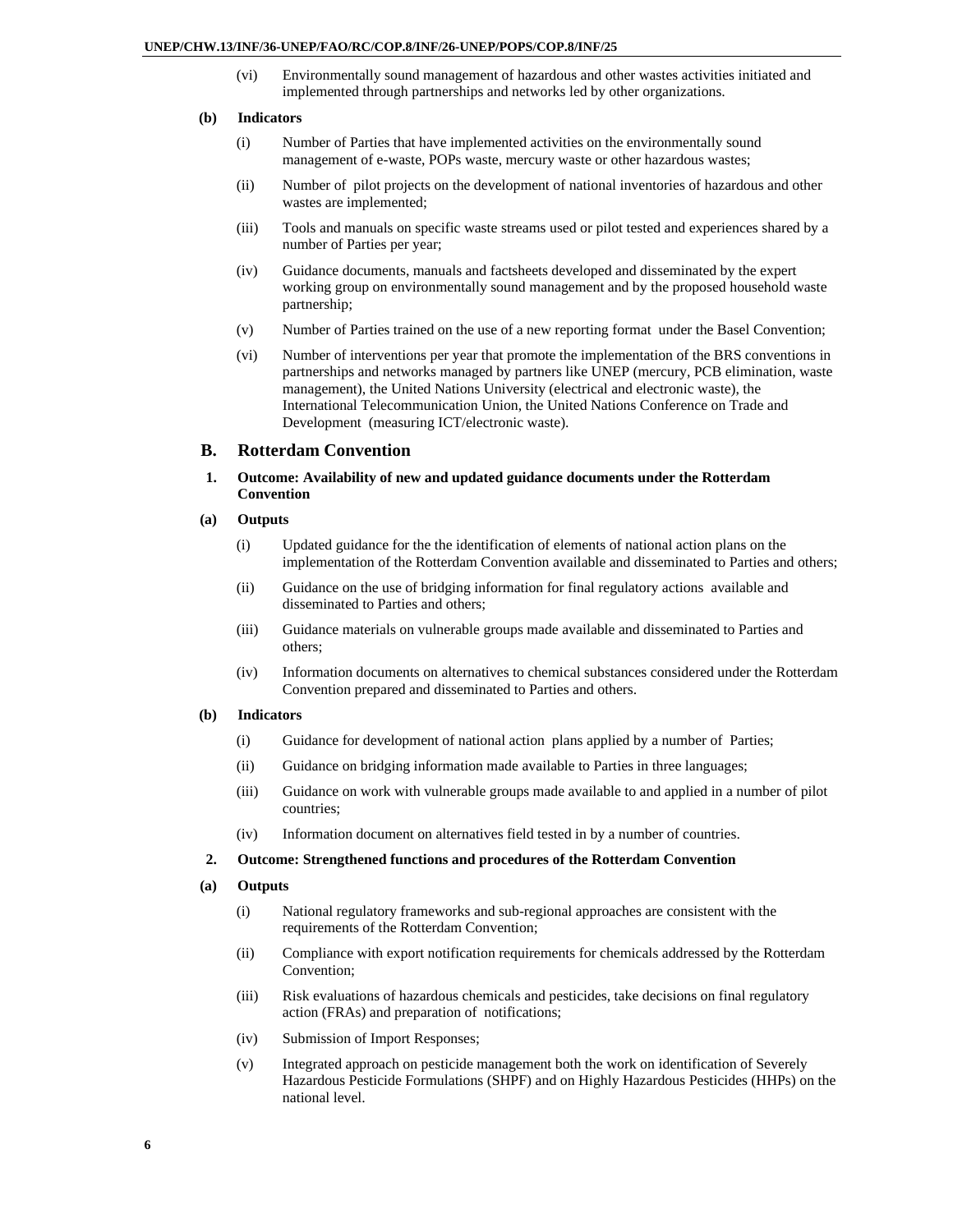### **(b) Indicators**

- (i) National regulatory frameworks and sub-regional approaches including National Action Plans are available in a number of countries;
- (ii) Number of Parties that have developed a plan or strategy to implement the provisions relating to export of chemicals under the Rotterdam Convention;
- (iii) Number of Parties that have identified and evaluated chemicals for FRAs;
- (iv) Number of Parties that have prepared Import Responses, as needed;
- (v) Number of Parties that monitored and reported problems caused by SHPFs and have identified joint activities on identification of SHPFs and HHPs.

## **C. Stockholm Convention**

- **1. Outcome: Legal and institutional frameworks and national implementation plans (NIPs) are reviewed and updated, supported by guidance for newly listed chemicals**
- **(a) Outputs** 
	- (i) Parties have access to user-friendly and updated guidance documents to develop and review their NIPs;
	- (ii) Inventory and management guidance for the newly listed POPs is developed, tested and validated;
	- (iii) Parties are trained on the review and update of NIPs addressing topics such as the use of relevant guidance, inventories, strategies, priorities, and the formulation of action plans to take relevant measures to address obligations with regard to the newly listed chemicals;
	- (iv) Development of legal and institutional frameworks implementing the Stockholm Convention, including with respect to the elimination and environmentally sound management of polychlorinated biphenyls (PCB) throughout their life cycle.

### **(b) Indicators**

- (i) Inventory guidance developed on new POPs and the existing guidance updated, depending on COP decisions in 2017 and 2019;
- (ii) Number of Parties that have transmitted their revised and updated NIPs;
- (iii) Project proposals on follow-up activities to implement NIPs are developed in a number of Parties.
- (iv) Number of Parties that have developed or strengthened their legal and institutional frameworks.

#### **2. Outcome: Strengthened capacities of Parties to address technical issues pertaining to the chemicals listed in the annexes to the Stockholm Convention**

- **(a) Outputs** 
	- (i) Identification, collection and sharing of information on POPs, in particular those still in use and those newly listed and to make informed decisions on newly listed POPs;
	- (ii) Alternatives to DDT promoted and need for the use DDT reduced;
	- (iii) Technical guidance related to the elimination of POPs including phasing out of POPs (e.g. guidance on alternatives), sound management of POPs in waste streams, application of Toolkit are widely disseminated, tested and practically applied by Parties;
	- (iv) Application of best available techniques and best environmental practices;
	- (v) Parties are able to perform regional monitoring activities and to process and evaluate monitoring data;
	- (vi) Phasing in safer and affordable alternatives for selected POPs;
	- (vii) Data on stockpiles and contaminated sites are available for specific POPs, i.e. DDT.

#### **(b) Indicators**

(i) Number of Parties that have collected and shared information on newly listed POPs;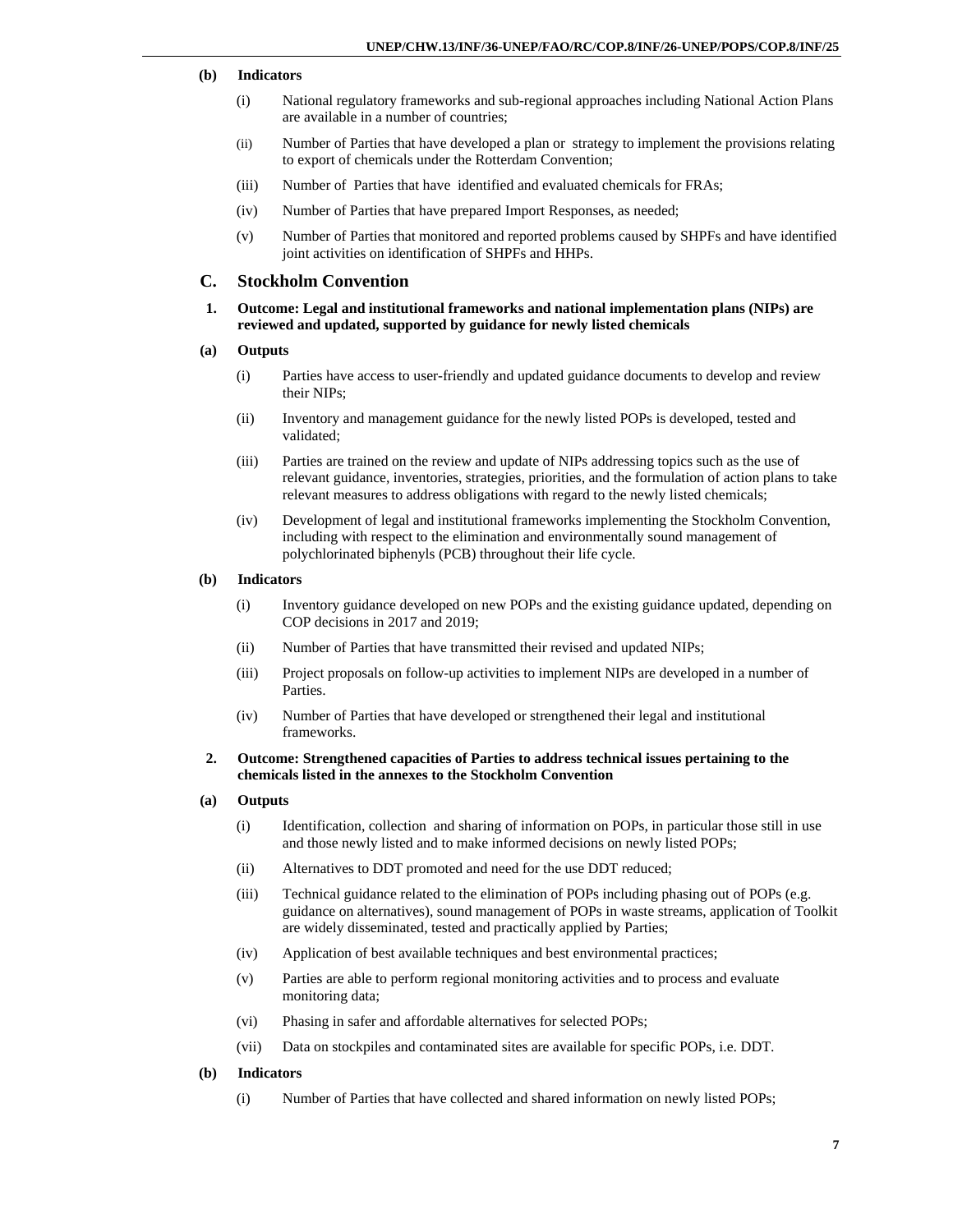- (ii) Support provided to at a number of Parties to implement projects in the framework of the roadmap for the development of alternatives to DDT;
- (iii) Number of Parties have participated in the training on technical guidance related to the elimination of POPs;
- (iv) Case studies on the application of best available techniques and best environmental practices available in a number of Parties;
- (v) Number of regional experts involved in monitoring of POPs in sampling, laboratory analysis, data processing and data evaluation trained;
- (vi) Case studies on phased in safer and affordable alternatives for selected POPs is available in a number of Parties;
- (vii) Number of regional inventories on stockpiles and contaminated sites of selected POPs are available.

## **D. Cross-cutting areas**

- **1. Outcome: Enhanced capacities of Parties to increase national coordination and cooperation for the implementation of the Basel, Rotterdam and Stockholm conventions**
- **(a) Outputs** 
	- (i) Technical assistance needs of developing countries Parties and Parties with economies in transition are identified and analyzed and website updated accordingly;
	- (ii) Roles and responsibilities of various government agencies for issues addressed by the Basel, Rotterdam and Stockholm conventions and information exchange mechanisms are established in institutional frameworks;
	- (iii) Legislation and import/export procedures are strengthened;
	- (iv) Submission of proposals for review of chemicals under the work of the Chemical Review Committee and the POPs Review Committee by Parties from different regions;
	- (v) National experts are trained on collecting data for the national reporting under the Basel and Stockholm conventions;
	- (vi) Data transmitted by Parties is used for the monitoring of the implementation of the specific targets and indicators under the 2030 Agenda for Sustainable Development;
	- (vii) A pool of skilled government officials from different regions is available for chairing meetings;
	- (viii) National and regional capacity to use scientific information in decision-making to implement the Conventions is strengthened;
	- (ix) National strategies and plans on chemicals and wastes management and the Basel, Rotterdam and Stockholm conventions include gender issues and gender focus is included in activities tackling specific challenges faced by men, women, girls and boys as well as ingenious people and other groups;
	- (x) Parties are trained on prevention, preparedness for hazardous and chemicals emergencies organized by partners, such as the United Nations Office for the Coordination of Humanitarian Affairs, UNEP Disasters and Conflicts and others.

#### **(b) Indicators**

- (i) Needs assessment database is updated on regular basis and available on the website of the Basel, Rotterdam and Stockholm conventions;
- (ii) Institutional frameworks and information exchange mechanisms are established in at a number of Parties;
- (iii) Number of Parties that have participated in the technical assistance activities have addressed challenges related to the development of legislation and import/export procedures and/or illegal traffic;
- (iv) Number of information submissions to the Chemicals Review Committee and the POPs Review Committees by Parties, members and stakeholders in regions trained;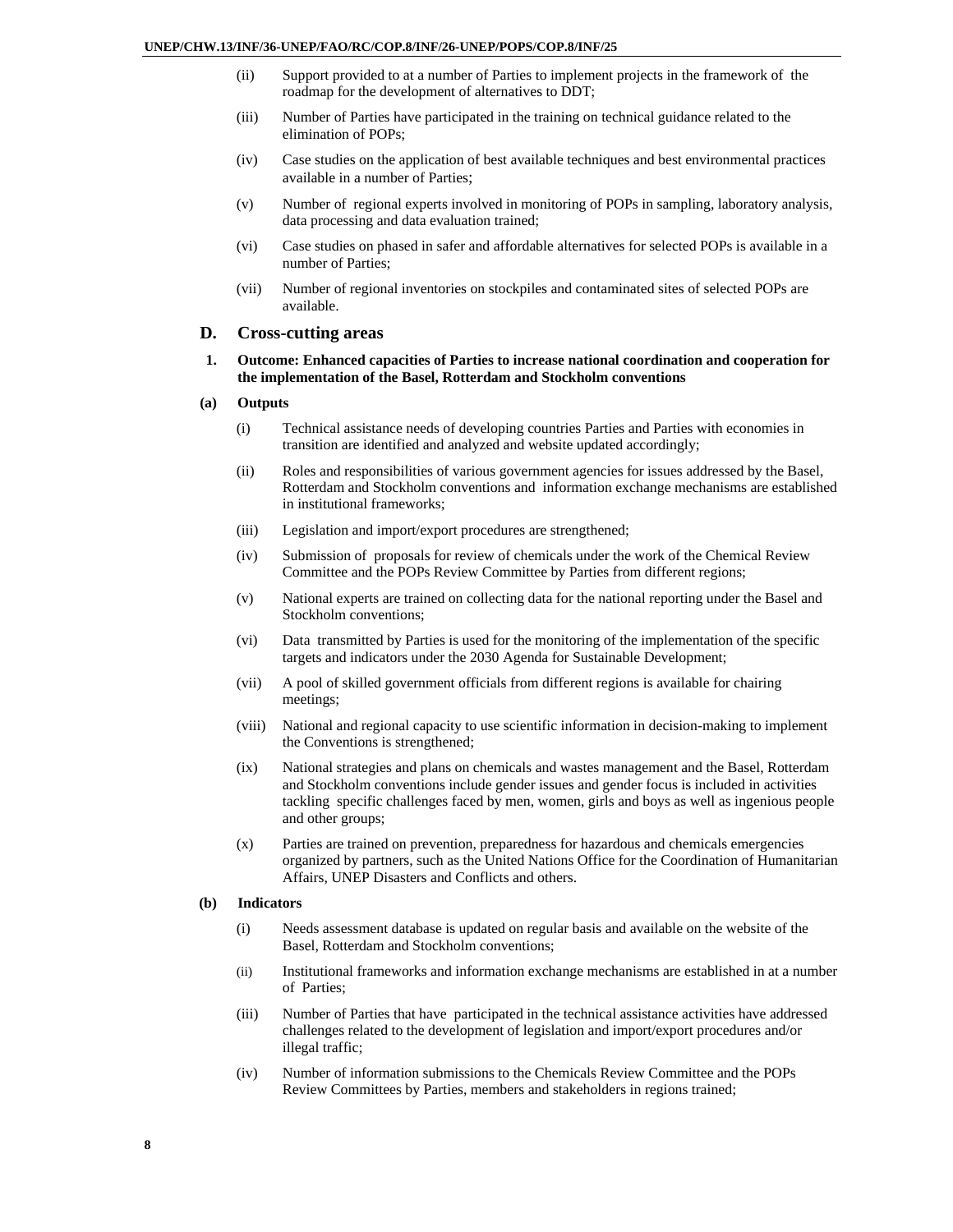- (v) Number of Parties participating in the technical assistance activities that submit national reports under the Basel and Stockholm conventions;
- (vi) Cooperation between relevant agencies and statistical offices enhanced in a number of Parties;
- (vii) Number of participants trained on chairing and negotiations;
- (viii) Number of Parties providing scientific inputs to the various processes under the conventions;
- (ix) Number of Parties that are aware of the importance of gender issues when mainstreaming chemicals and wastes and Basel, Rotterdam and Stockholm conventions into the national strategies and plans;
- (x) Number of Parties to the Basel, Rotterdam and Stockholm conventions that are aware about prevention and preparedness for waste and chemicals emergencies and coordinate efforts in this regard at the national level.

#### **2. Outcome: Enhanced effectiveness of the regional centres**

#### **(a) Outputs**

- (i) Increased coordination between activities undertaken by regional centres through the annual meetings of their directors;
- (ii) Skills for preparing project proposals by the regional centres strengthened and cooperation between regional centres and the donor community established or enhanced;
- (iii) Enhanced visibility of the regional centres through their information exchange platforms, web portals.

#### **(b) Indicators**

- (i) Number of joint programmes of the regional centres developed and/or further strengthened (e.g. regional coordination and division of specialized work areas, follow-up partnership to PACE) during meetings of the directors of the regional centres;
- (ii) Number of regional centres receiving funds to implement chemicals and waste projects in a competitive manner;
- (iii) Web portals of regional centres are updated on regular basis.

## **VI. Means of implementation**

20. The plan identifies desirable interventions based on tangible outcomes, outputs and indicators, in line with the strategic directions set by Parties through their respective decisions and programmes of work.

21. The plan is based on the following means of implementation:

(a) Capacity development serves as one of the main instruments to support developingcountry Parties and Parties with economies in transition in the implementation the three conventions. A variety of tools will be employed to serve Parties in effective manner aiming to maximize short, medium and long-term impacts, including guidance, technical guidelines, modules and toolkits as well as face-to-face training activities, projects and study tours, complemented as appropriate by e-learning tools such as online courses, online trainings and webinars;

(b) Regional delivery is based on the work of the Basel and Stockholm conventions regional centres, UNEP and FAO regional and subregional offices, FAO country representations, and other relevant organizations that carry out activities in support of the implementation of the Basel, Rotterdam and Stockholm conventions at the regional and national levels. The Basel and Stockholm conventions regional centres play a key role as one of the main actors in the delivery of technical assistance and technology transfer at the national and regional levels. The role of the UNEP and FAO regional offices is to support Parties on the regional and national levels by integrating issues addressed by the conventions into their projects and training programmes. Within the Secretariat, regional focal points continue to facilitate communication with Parties requesting technical assistance;

(c) Partnerships promote the involvement and cooperation with partners as they have a multiplier effect for the implementation of the Basel, Rotterdam and Stockholm conventions. Through partnerships convention-specific issues are addressed within the work programmes of partners or in programmes of mutual interest among several partners. Furthermore, in partnerships, the cooperating partners bring in in-kind contributions and/or respective budgets. Partnerships have a substantial